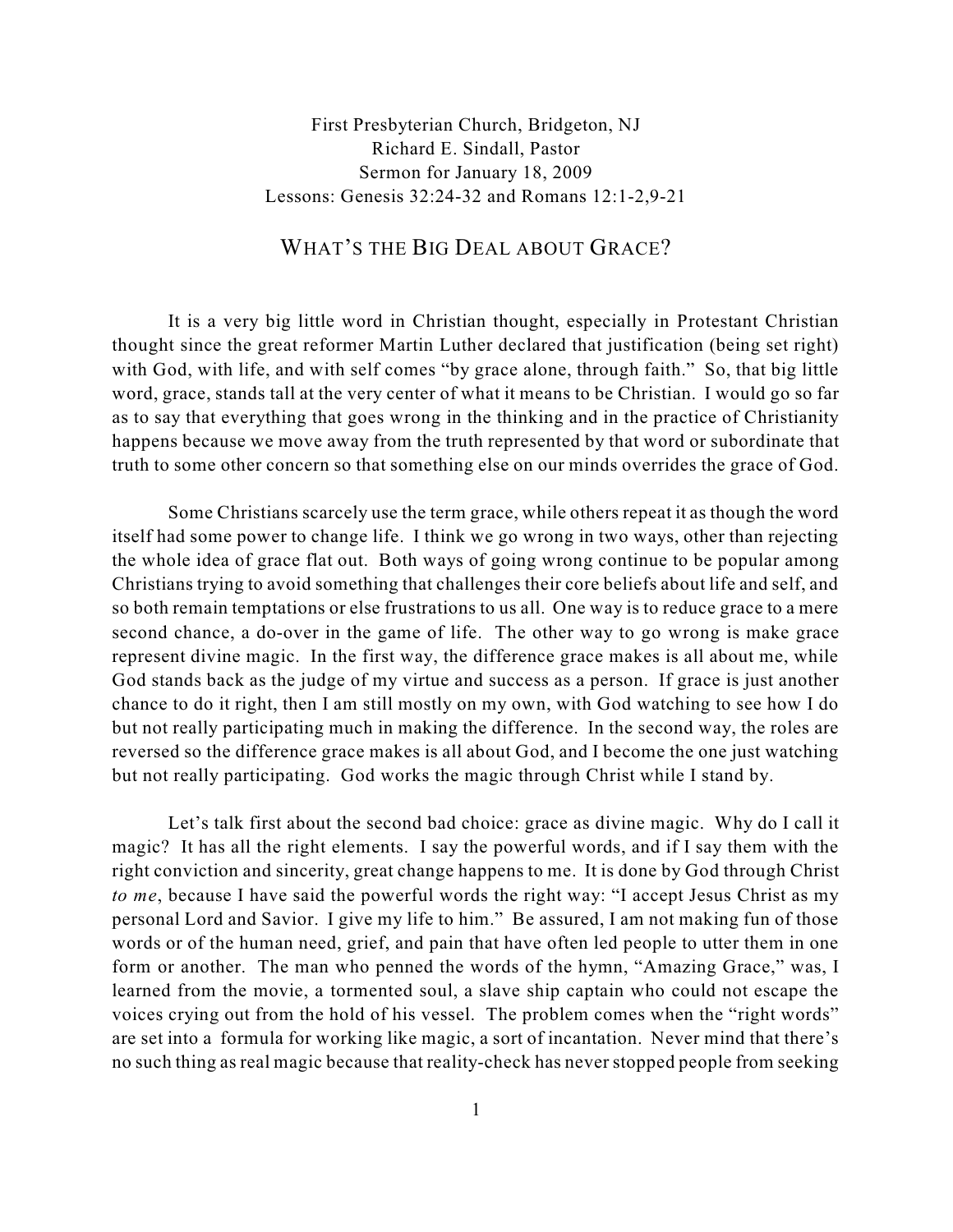it and interpreting life as though there were such power — *the power to make things change without a realistic process of change*. That's magic, and that's what Christians sometimes make God's grace sound like, as though God magically changed my whole life and eternal destiny without my having to go through a process of change. It's a new life without a new person. Or it's a new person who somehow is changed completely without effort, struggle, or the pain of growth. Presto! Abracadabra! Instant salvation.

Just to be clear, I am not speaking against stage magic which is entertainment or against fiction that employs the fantasy of magical worlds as the context for real human struggles and changes. In that category I would include both J. R. R. Tolkein's *Lord of the Rings* and J. K. Rowling's *Harry Potter* series. I have read both, and in them the magic is only dressing for the much more realistic human struggles presented in ways quite arguably compatible with Christian thought. In both works, the real changes come, not from magic, but from giving up self-preservation, power, and glory for the sake others — from laying down one's life for those one loves.

Jacob wrestles with a manifestation of God, and in the process becomes Israel. Yes, that's Israel's story and our story. Jesus Christ calls us to wrestle with God, and many times, like Jacob, we wrestle to a draw and go limping on our way. I think when I was a kid, I wondered why God didn't just win, but winning has never been the point for God. Real change in my life requires change in me as a person, which requires a realistic process of change. Grace, God's grace, is not just the chance to go through that process, but is the process itself. Grace is a love that will not let go, that will keep the wrestling match going until the change is complete.

Now, let's look at the other problem. If in the misunderstanding of grace as divine magic to transform us without our engagement in a realistic process of change, God seems to do everything for us while we do almost nothing for ourselves, this other problem reverses the situation. I am left to do almost everything, while God's only significant role is the give me a second chance and then judge the outcome. Why would I succeed the second time, or the third, fourth, or fifth? What change gives me realistic hope for a different outcome? I remain the same person, with the same set of life-forming experiences, the same complex set of responsesto life and other people practiced since childhood, the same self-image, the same habits and established patterns for self-destructive reactions to challenge.

Albert Einstein is famously said to have described insanity as doing the same thing over and over but expecting different results. I'm not sure Einstein said that, and I would change the label from insanity to folly, but the point remains, especially when God as judge is said biblically to have impossibly high standards. But we don't even need to consider that argument of Paul's that any attempt toward self-justification by keeping the commandments,